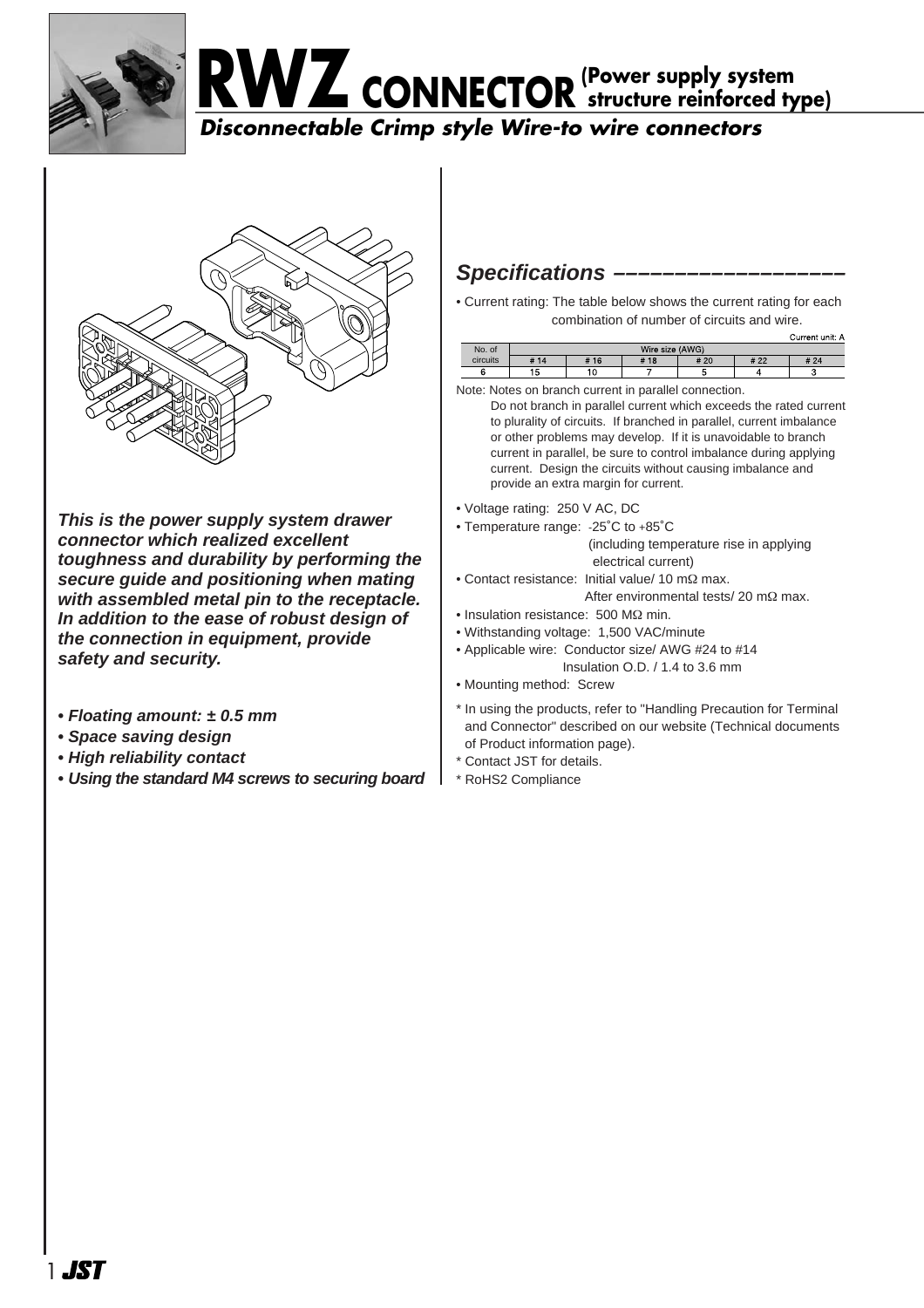# **RWZ CONNECTOR (Power supply system structure reinforced type)**

#### **Panel layout and Assembly layout**





**Assembly layout**





- Note: 1. The above figure is the figure viewed from the connector mounting side.
	- 2. Punch holes in the panel according to the figures shown above. Burrs must be removed. 3. The strength of the panel must be considered when punching two or more holes.

#### **Plug contact for power supply circuit**



| Model No.             |                 | Applicable wire | Insulation O.D. | $Q'$ ty/ |  |
|-----------------------|-----------------|-----------------|-----------------|----------|--|
|                       | mm <sup>2</sup> | AWG $#$         | (mm)            | reel     |  |
| <b>SRWM-01GG-S0.6</b> | $0.2 - 0.5$     | $24 - 20$       | $1.4 - 1.9$     | 4.000    |  |
| <b>SRWM-21GG-S0.6</b> | $0.2 - 0.75$    | $24 - 18$       | $1.4 - 3.1$     | 3.000    |  |
| <b>SRWM-61GG-S0.6</b> | $0.75 - 2.0$    | $18 - 14$       | $2.0 - 3.6$     | 3.000    |  |
|                       |                 |                 |                 |          |  |

| <b>Material and Finish</b>                                                                                     |  |  |  |  |
|----------------------------------------------------------------------------------------------------------------|--|--|--|--|
| Copper alloy, nickel-undercoated, Contacting part; gold-plated<br>Crimping part; tin-plated (reflow treatment) |  |  |  |  |

**RoHS2 compliance** This product displays (LF)(SN) on a label.

| Contact               | Crimping | Applicator               |             |                                   |  |  |
|-----------------------|----------|--------------------------|-------------|-----------------------------------|--|--|
|                       |          | machine Crimp applicator | <b>Dies</b> | Crimp applicator with dies        |  |  |
| <b>SRWM-01GG-M0.6</b> | AP-K2N   | MKS-L                    |             | MK/SRPF/M-01-06 APLMK SRPF/M01-06 |  |  |
|                       |          |                          |             |                                   |  |  |
|                       |          | MKS-L                    |             | MK/SRPF/M-21-06 APLMK SRPF/M21-06 |  |  |
| <b>SRWM-21GG-M0.6</b> |          |                          |             |                                   |  |  |
|                       |          | MKS-L                    |             | MK/SRPF/M-61-06 APLMK SRPF/M61-06 |  |  |
| <b>SRWM-61GG-M0.6</b> |          |                          |             |                                   |  |  |

Note: Contact JST for fully automatic crimping applicator.

### **Panel layout for Plug Panel layout for Receptacle**





### **Riceptacle contact for power supply circuit**



| Model No.             |                 | Applicable wire | Insulation O.D. | Q'tv/ |  |
|-----------------------|-----------------|-----------------|-----------------|-------|--|
|                       | mm <sup>2</sup> | AWG#            | (mm)            | reel  |  |
| <b>SRWF-01GG-M0.6</b> | $0.2 - 0.5$     | $24 - 20$       | $1.4 - 1.9$     | 4.000 |  |
| <b>SRWF-21GG-M0.6</b> | $0.2 - 0.75$    | $24 - 18$       | $1.4 - 3.1$     | 3.000 |  |
| <b>SRWF-61GG-M0.6</b> | $0.75 - 2.0$    | $18 - 14$       | $2.0 - 3.6$     | 3.000 |  |

| <b>Material and Finish</b> |  |
|----------------------------|--|
|                            |  |

Copper alloy, nickel-undercoated, Contacting part; gold-plated

Crimping part; tin-plated (reflow treatment)

**RoHS2 compliance** This product displays (LF)(SN) on a label.

| Contact               | Crimping<br>machine | Applicator       |             |                                   |  |
|-----------------------|---------------------|------------------|-------------|-----------------------------------|--|
|                       |                     | Crimp applicator | <b>Dies</b> | Crimp applicator with dies        |  |
|                       | AP-K2N              | MKS-L            |             | MK/SRPF/M-01-06 APLMK SRPF/M01-06 |  |
| <b>SRWF-01GG-M0.6</b> |                     |                  |             |                                   |  |
| <b>SRWF-21GG-M0.6</b> |                     | MKS-L            |             | MK/SRPF/M-21-06 APLMK SRPF/M21-06 |  |
|                       |                     |                  |             |                                   |  |
| <b>SRWF-61GG-M0.6</b> |                     | MKS-L            |             | MK/SRPF/M-61-06 APLMK SRPF/M61-06 |  |
|                       |                     |                  |             |                                   |  |

Note: Contact JST for fully automatic crimping applicator.